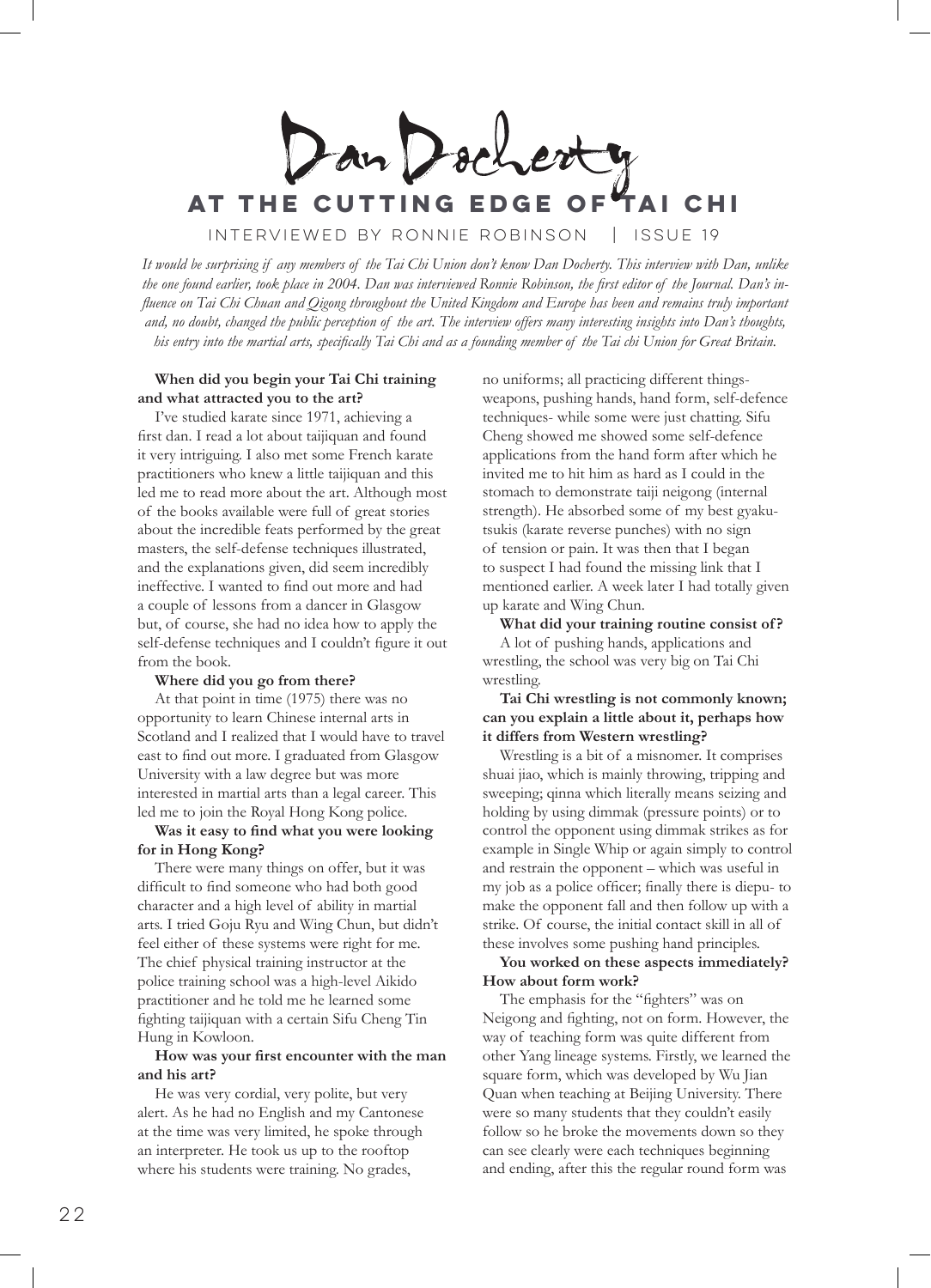taught.

# **I've heard it said that without a neigong system Tai Chi Chuan is essentially ineffective as a martial art but most practitioners are unfamiliar with this aspect, can you tell me a little about it?**

This is generally, but not quite accurately, considered to be a secret side of taijiquan which is only taught after the student has been training for some time and has gone through a ritual ceremony.

We do not use the term Qigong, because qigong tends to suggest that the qi is deliberately directed to different parts of the body; we never try to direct the qi. Instead, we use the term Neigong. Nei means internal and refers to the fact that the 12 yin and 12 yang internal strength exercises are designed to strengthen the body internally by enhancing the function of the internal organs and the qi and blood circulation. Furthermore, they stimulate the central nervous system, forge the will, and make the mind more tranquil.

The internal strengthening process trains the ability of the body to both withstand the blows of the opponent or even to take a jump onto the abdomen from head height and to strike the opponent with jin- focused power. The yin exercises are also particularly effective in improving health and easing cases of insomnia, muscle and bone injuries, nervous tension, etc. The yang exercises are mainly for power. Most of the exercises have a self-defence application.

**What is involved in the practice of neigong? I understand that you may not want to actually describe fully what is involved but it would be interesting to know a little about the mechanics of the work.**

The exercises tend to be multidimensional; some might focus on enhancing a particular organ, but also stimulate the autonomic and central nervous systems while the application of the movement may involve dimmak. The emphasis is always on correct practice not the breath, and there is the concept of passing through three levels in training, the ultimate one being that of "no me, no you" or "Heaven and Earth and humanity in unity."

# **What about the fight training?**

We placed heavy emphasis on footwork and evasion when using either striking or grappling techniques. The footwork is largely trained in the " Seven Stars", "Nine Castles, and dalu pushing hand exercises. The evasion is trained in the fooyang; "four direction, "Chansigong" (railing silk) and "Cailang" (Gather the Wave) pushing hand exercises. I must emphasize pushing hands

is not self-defence but only a method of training skills that are useful in self-defence.

Both Cheng Tin Hung and his student's abilities have been successfully tested in full contact competition and in "duels". He produced many South East Asian martial arts champions. I am talking now about Tai Chi fighters, training only in Tai Chi Chuan, fighting opponents from other styles of Chinese gongfu, as well as other martial arts. No other Tai Chi master has produced a South East Asian champion.

In 1981, when they were thinking about introducing this type of contest to China, the Chinese authorities invited Cheng Tin Hung to Beijing to advise them on rules, training and holding tournaments. It's also why the Hong Kong government asked Cheng Tin Hung to examine Tai Chi teachers for the government's Tai Chi morning classes.

I have come across many students and teachers of other styles of Tai Chi Chuan

and have found them able to talk good Tai Chi Chuan - stories about their teacher or their teacher's teacher, but when it came down to it they only had rudimentary knowledge of basic pushing hands and self-defence. No internal strength, no evasion, no ability to "fajing"- strike" with focused power. They do not in fact practice Tai Chi Chuan; they practice "Dofuquan" – bean curd boxing. In other words, because they have only and no yang, their fists are like bean curd; soft and soggy.

**What other training exercises did you do to make it possible to win the South East Asia Open Weight Martial Championships?** 

Although internal strength training is the fundamental prerequisite for practicing Tai Chi Chuan as a martial art it is certainly not enough in itself. Once you've trained an ability, you have to learn how and when to use it, so regular practice of the hand form, pushing hands and selfdefence techniques is essential.

The essential combat theory of Tai Chi Chuan is to use softness or yin to overcome hardness or yang and use hardness or yang to overcome softness or yin. So rather than blocking the opponent's attacks we divert or redirect them using evasion and/or footwork at the same time. This is using softness to overcome hardness. The attack has then become "dead "force and has changed from yang to yin. At this point we must also change from yin to yang by striking (yang) the vital points of our opponent (yin).

This is using hardness against softness. In order to train this evasion, it is necessary to do a lot of practice on the pushing hands exercises I mentioned earlier.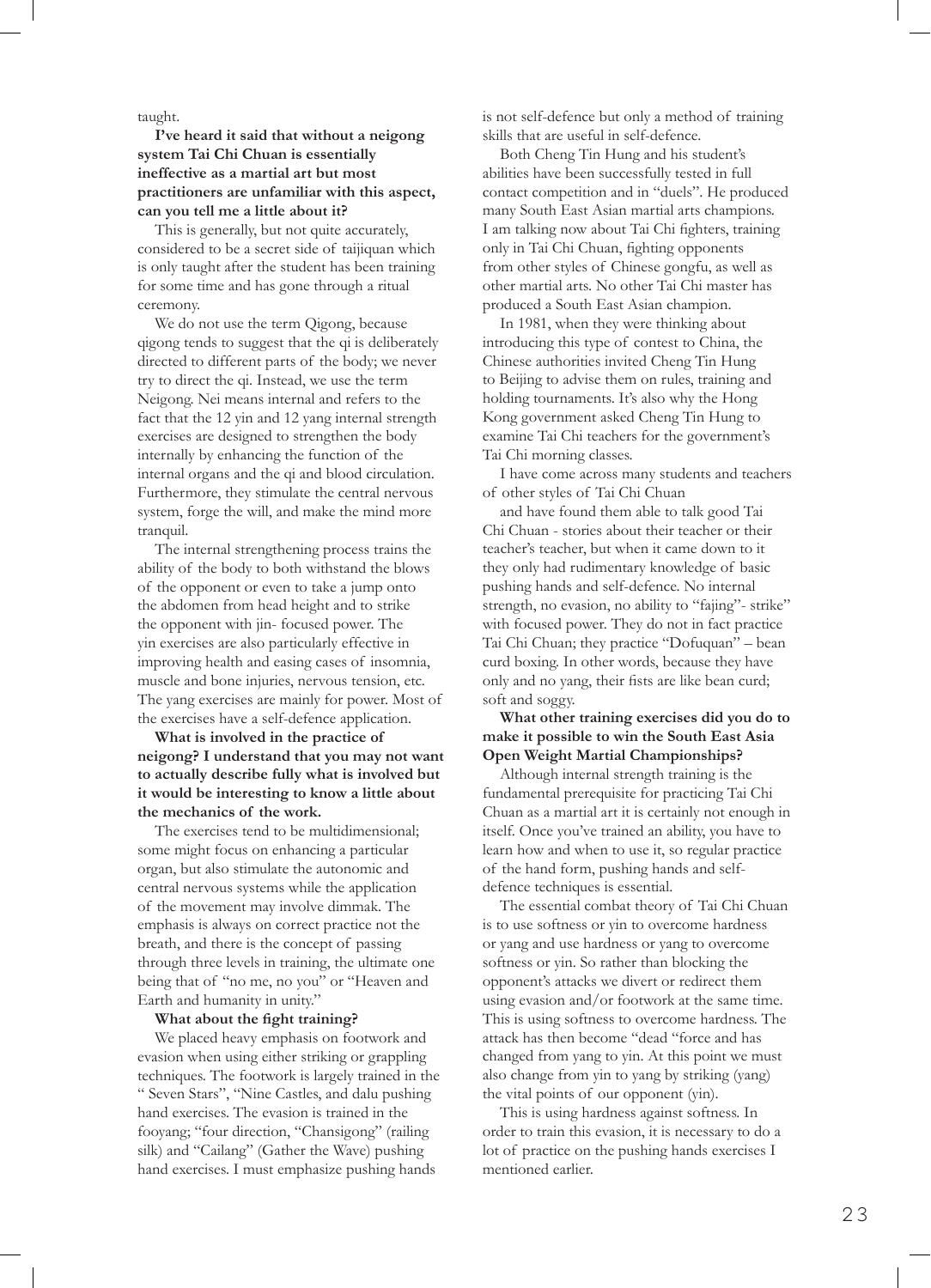**Aside from the training skills and hard work involved have you ever thought about what it was that made a boy from Glasgow go to China to not only compete but also beat them at their own game?**

I don't look at it that way. It is a matter of finding something that you were interested in and then trying to take it somewhere. My master was also something of an outsider and I think that gives you an advantage in terms of not just accepting and given "truths ", but making your own truth.

# **During this time, when you were doing a lot of physical work, how much time did you spend reading or learning about the art? Did your teacher talk much about the philosophical side?**

I read books on Tai Chi Chuan even while practicing karate and continue to do so. My teacher, though without a formal education, was a bookworm as I must also confess I am. We both loved books on history and philosophy. I liked the Legalists and the Dialecticians in those days while he preferred the Yijing and Lao Zi and Zhuang Zi. He would often talk to us about the links between tTai Chi theory and Chinese thought.

**When did you realise that you would make a profession of the art?**

Two years before I went to Hong Kong, when I was still doing karate.

**So you deliberately study Tai Chi Chuan with a view to making a living from it?**

It seemed an agreeable and interesting way to spend my time and certainly beats working for wages though these days there is considerable paperwork with the Tai Chi Union of Great Britain (TCUGB), Taijiquan and Qigong Federation for Europe, etc.

**How did you set up your first classes?** 

I read in a London newspaper that a centre in South London was looking for martial arts teachers, so I went along. It was, in fact, in an old school which had been "occupied "by a group of Afro-Caribbeans, unhappy about the lack of local facilities. The head of the centre, Michael Jacques, had been a boxer and karate man, became my first student. He has now been teaching Tai Chi Chuan professionally for many years.

**Did you consciously promote the martial side from the start or did you have many students for the "health "or "personal growth "side?**

I figured those areas were already being covered by the competition, and while I was then, and still am, willing to teach all comers, the martial aspect is what I was, and probably am, best known for.

### **How do you feel about all the different approaches we now see for the art?**

Most people don't want Tai Chi Chuan - that is a martial art; they want Qigong, even to the extent that they don't want pushing hands but two person massage Qigong. Now we get business people wanting half hour of "Tai Chi" before a conference. It makes money for teachers and might actually help a little, so fine.

**When did you first stage of competition and what prompted you to do so?**

Essentially, I did it for publicity and to make money.

**Many believe that you do not fit the traditionally expected profile of a taiji master who, for some, is generally considered to be (at least on the outside) calm, serene and extremely gentlemanly in nature. However, being as you are, and holding positions of great responsibility how do you respond to such criticisms.**

The "many" and the "some" must live a sheltered life. Cheng Man Ching, a staunch member of the "Kuomingtang (Nationalist Party) for example, was a noted drinker who taught calligraphy and painting to the third wife of Kuomingtang leader, Chiang Kai Shek, a former bank robber and member of the Green Gang Triad society, who collaborated with the Japanese and gave his second wife gonorrhea. The former president of Southeast Asian Taiji Association embezzled funds from the association. The president of the International Taijiquan Federation in Taiwan in 1994 presided over cheating at the second Hwa Cup competition that was so blatant that in consultation with fellow coach, Dick Watson, I withdrew the team and I smashed and threw to the ground the present with which we were meant to be placated.

**When did you begin to work extensively across Europe and what was it that made you so much in demand in the various countries you taught?**

In the late 1980s, there was a gap in the market and a lot of people wanted to do Tai Chi Chuan as a complete art but couldn't find what they were looking for. Epi Van de Pol once called me the "Enfant Terrible "of the European Tai Chi scene and perhaps that what was needed.

**Do you think he made this remark because of his "softer "approach to the art, or because of your "challenging " ways?**

Maybe it is a bit of both.

**Are there cultural differences in the various countries you teach in with respect to their interests and approaches to the art?**

Well, you need to accept that northern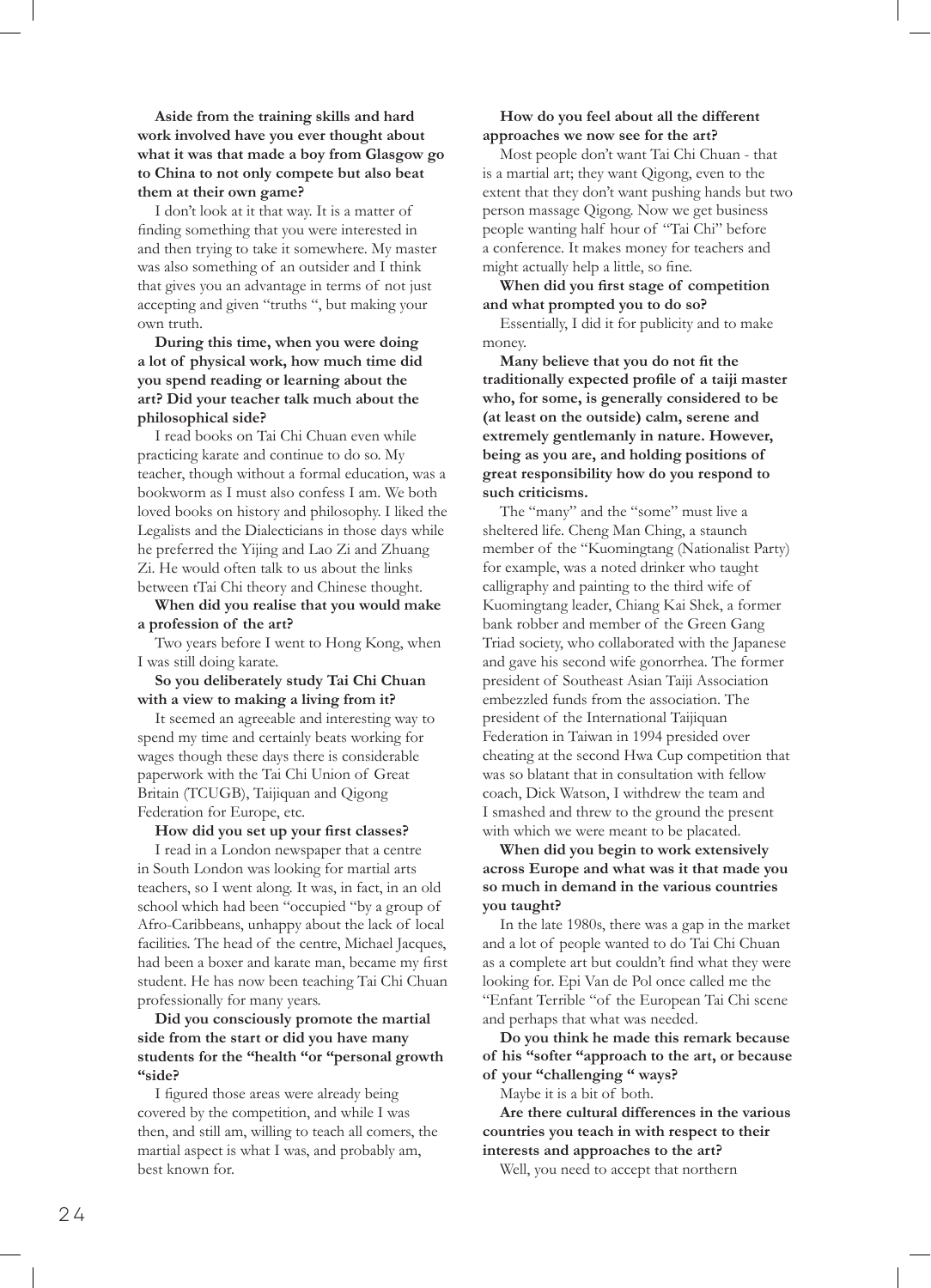Europeans like the Germans march to the beat of a different drum than Mediterranean people like the Greeks. Hungarians, Russians, and Bulgarian's are all different again, excellent students and I love that part of Europe. I guess it's like the old joke that in heaven the British are the police, the French are the cooks, the Swiss are the bureaucrats, the Germans are the technocrats and the Italians are the lovers, whereas in hell…

**Let's look at the political side of things; you were a founder member of the TCUGB and the TCFE, why did you want to create, or be involved in such organizations and what did you see as the purpose of those respective bodies?**

The TCUGB was the idea of Nigel Sutton who had his own political agenda, but I knew immediately that based on my experience with the Hong Kong Tai Chi Association that this was the right thing to do as governments and other large bodies prefer to deal with other large bodies rather than a lot of individuals.

As for the TCFE, I have always loved the idea of one Europe and was happy to support our French colleagues, many of whom are now friends and allies in their idea of creating a pan European federation for t Tai Chi Chuan and Qigong. On the practical side, such an organization can help represent our interests with bodies such as the European Union and we can support one another and preserve our independent right to practice our art without interference from China, Taiwan or anywhere else.

**I know you're well read and I've spent much time studying Chinese to allow you to get a first hand sense of the material written about internal arts. Have you come across many in accuracies or misunderstandings of the information that has been reported concerning the arts?**

I think one of the basic problems is that many of the educated, intelligent people who translated the Tai Chi Chuan Classics and wrote many of the books, though perhaps better linguists than I, didn't know enough about Tai Chi Chuan practice, either in the field of internal alchemy or martial arts, for them to understand or explain correctly what they were writing about. So, everything, whether jin or qi or jing or shen is "energy" and the "dashouge," literally "Hit Hands Song "is the "Song of Pushing Hands."

**You've also traveled extensively in China, visiting many of the places which lay claim to be an influential in the development of the art and its philosophy. Have you made any interesting or startling discoveries as a result** 

#### **of your travels?**

On a simple level, many Westerners practicing Tai Chi Chuan from the Yang lineage believe all practice should be soft and slow. A few years ago, I spent a week on Wudang mountain in December without proper light and heating. It was bloody cold, and I can tell you I did not feel like practicing slowly. Furthermore, when I first visited the mountain in 1984 there were no martial arts schools in the vicinity though we found in an old Taoist who, in return for cigarettes, performed Tai He Quan (Supreme Harmony Boxing). In 2000 I went back and found martial arts schools all over the mountains which teach a hybrid of modern Wushu and kickboxing. In one school the grandmaster who is around 40 years old claimed to be the 14th generation successor of the Zhang San-feng. If we optimistically take one generation as being 25 years, we come up with the date 1650- Zhang had already been dead for more than 200 years.

Again, on visiting the Chen village, the

geography was revealing. As you go along the main road leading through the village, the mansion where Yang Luchan lived and practiced is on the left, obscured by high walls and an imposing wooden gate. The road leads to an open area where a training hall of modern construction has been erected. During good weather Chen stylists practice in the open area and when it rains, they practice indoors. This lends credence to the historian WuTannan's arguments that there were two groups in the village, those, like Yang Lu-chan, who practice Tai Chi Chuan, one under Chen Chang-xing behind closed

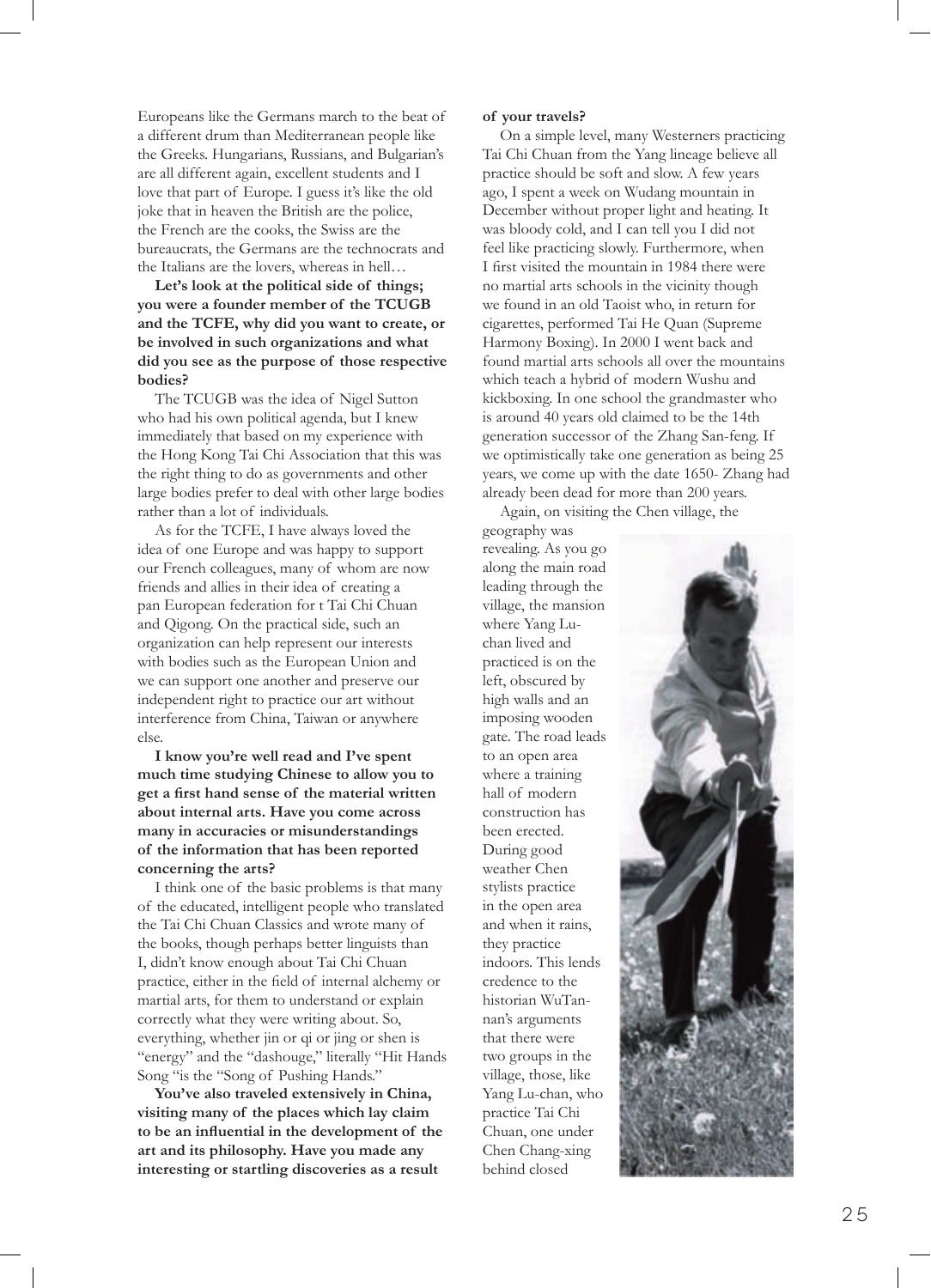doors in the mansion and those who continue to practice traditional Chen family Pao Chui in the open. In fact, I believe there must have been three groups if we include the spies in double agents. Also, when I visited in 1995, the old gravestones had been removed from the cemetery and laid face up in the open area. None of them mentioned Tai Chi Chuan. The new gravestones in the cemetery all loaded the Tai Chi Chuan achievement of deceased members of the Chen clan.

Herodotus was called the "Father of History," but also the "Father of Lies." Many Chinese martial artists merit the latter rather than the former sobriquet.

### **Are there any practitioners you would like to meet, either living or dead?**

Song Shu Ming is a little-known master who is the secretary to General Yuan Shi Kai. He fetched up in Beijing in the early 1900s, claiming to teach a Tai Chi Chuan from Wudang Mountains, handed down in his family. Wu Tu Nan, the famous historian, wrote that his own master Wu Jian Quan and other famous Beijing masters were so impressed with Song that they studied him and studied with him though they were all well-established teachers. It would be interesting to compare Songs art with what people are doing now.

## **Are you still in contact with your teacher? If so, what is the nature of your current relationship?**

I saw him in September 2004 and he said he had left the Wudang Gate and it was now my world. In many ways and for a long time I was the closest of his students to him in both character and other respects though we had our disagreements and plenty of people tried to poison him against me. Karmic retribution has caught up with most of them.

# **In the last issue of TCC and IA, we included a brief interview with Eddie Wu, the lineage holder of the Wu system, and he stated that Cheng Tin Hung inherited the family system some years ago, what do you think about the statement?**

It is a bit more complicated than that. Cheng Tin Hung's uncle, Cheng Wing Kwong was one of Wu Jian-Chuan three main Hong Kong disciples, therefore from an early age Cheng Tin-Hung knew the Wu family. He started training with his uncle and when he was 17 he started training with Qi Min-Xuan from Hebei. Qi's father had trained him with Quan You, the father of Wu Jian-Chuan, but Qi also had another master.

On the death of Wu Jian-Chuan, his son,

Wu Gong-Yi took over in Hong Kong. He did not have a great relationship with Cheng as Cheng had once thrown him to the ground when they were pushing hands. Cheng had a good relationship with his uncle but not with the uncle's family. Cheng's attitude was always that he was practicing traditional Tai Chi Chuan so he called it Wudang. In more recent years, he referred to his art as being Cheng "Shi" (style/model) Tai Chi Chuan of the Wu school. However, we do a lot of things differently from the Wu family.

I remember in 1986, when Gary Wragg brought some students to take part in Cheng Tin Hung's London seminars, when we were doing saber form together Gary and his people went one way and we went the other and both parties realized there were differences. Some of the curriculum is different too, for example the internal alchemy taught by Cheng Tin-Hung was not from the Wu family and the spear form is also quite different. I don't believe Cheng Tin-Hung ever saw himself as the head of the Wu style though de facto others may have perceived him as such. As to Cheng Tin-Hung fighters using boxing gloves, Chinese full contact fighting usually requires fighters to use gloves and these can vary in weight from light knuckle protectors which we used in Singapore in 1976, to the four ounce gloves used in Hong Kong contests for many years to the Thai boxing gloves we used in Malaysia in 1980. Tellingly, Cheng Tin-Hung's school was the only Tai Chi Chuan school to compete successfully in the South East Asian Chinese martial arts championships over the course of many years.

On a personal note, I accept that what we do is perceived as being of the Wu school, but I have no interest to do things the way the Wu family now do them though I respect their skills. I also don't except the idea of Cheng style as this then gets identified with the uncle who quite clearly was not a top-level Tai Chi fighter though a capable practitioner. I prefer "Wudang Tai Chi Chuan" or "Practical Tai Chi Chuan," as martial arts journalist termed Cheng Tin-Hung's art.

#### **Do you see your self as the natural inheritor of your teacher's system?**

The great weakness of the famous Tai Chi families is that they and credulous students seem to regard Tai Chi Chuan as a museum exhibit or antique to be passed from one generation to the next rather than as a living art, so that to the extent I don't believe in "inheriting. "Secondly, I think that Cheng Tin-Hung, like many teachers, was not consistently trying to do the same thing. From 1976, he became more involved with the